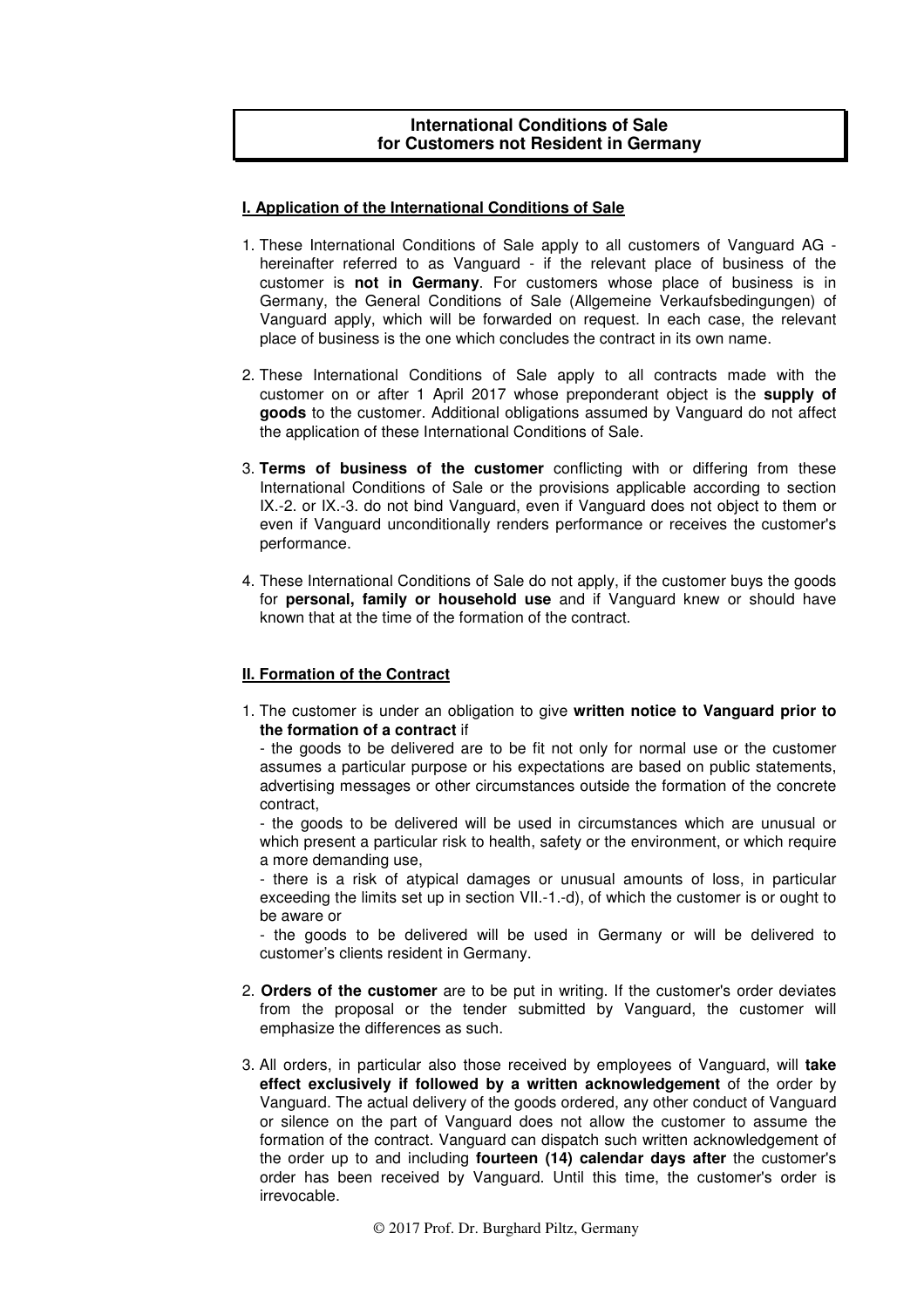- 4. The written **acknowledgement of the order** by Vanguard shall be **received in time**, if it is received by the customer within fourteen (14) calendar days after its date of issue. The customer will inform Vanguard without delay in writing, if the written acknowledgement of the order is received with some delay.
- 5. The written acknowledgement of the order by Vanguard sets out all the **terms of the contract** and brings the **contract into effect** even if - except for the description or the price for the goods to be delivered - the written acknowledgement is not consistent with the declarations of the customer in every respect, especially with reference to the exclusive application of these International Conditions of Sale. The contract will only fail to come into existence if the **customer objects in writing** that the acknowledgement of the order by Vanguard is not completely consistent with the declarations of the customer, the customer specifies the deviations in writing and if the objection is received by Vanguard within a short time, at the latest seven (7) calendar days, after receipt of the written acknowledgement of the order by the customer.
- 6. **Particular wishes** of the customer, namely particular expectations of the customer regarding the usage or the condition of the goods, guarantees or warranties with reference to the goods or the performance of the contract, as well as performance declarations, instruction manuals or security-related information requested by the customer in electronic or print form, require express written confirmation by Vanguard in every case.
- 7. Confirmations of the contract produced by the customer are of **no effect** without any objection by Vanguard being necessary. In particular, neither the actual delivery of the goods, any other conduct of Vanguard or silence on the part of Vanguard shall give rise to any belief by the customer in the relevance of his confirmation.
- 8. Vanguard´s **employees**, commercial agents or other sales intermediaries are not authorized to dispense with the requirement of a written acknowledgement of the order by Vanguard or to make promises which differ from its content or guarantees. If and to what extent such persons are authorized to make or receive declarations with effect for or against Vanguard, is to be determined according to German law.
- 9. **Amendments** to the concluded contract always require written confirmation by Vanguard.

### **III. Obligations of Vanguard**

- 1. Subject to a failure of delivery on part of his suppliers irrespective of a congruent covering transaction or to an exemption according to section VII.-1. b) Vanguard must **deliver the goods** specified in the written acknowledgement of the order and transfer the property in the goods. Vanguard is **not obliged to perform obligations** not stated in the written acknowledgment of the order by Vanguard or in these International Conditions of Sale, in particular Vanguard is under no obligation if not explicitly agreed upon in writing to give information regarding the goods, to furnish documents or certificates regarding the goods, to deliver accessories or to advise the customer.
- 2. Vanguard's obligations under the contract made with the customer are owed only to the customer. **Third parties not involved** in the formation of the contract, in particular the customer's clients, are not entitled to request delivery to be made to them or to assert any other claim arising from the customer's contract with Vanguard. The customer gives Vanguard an unlimited indemnity against all claims made by contracting partners of the customer against Vanguard invoking the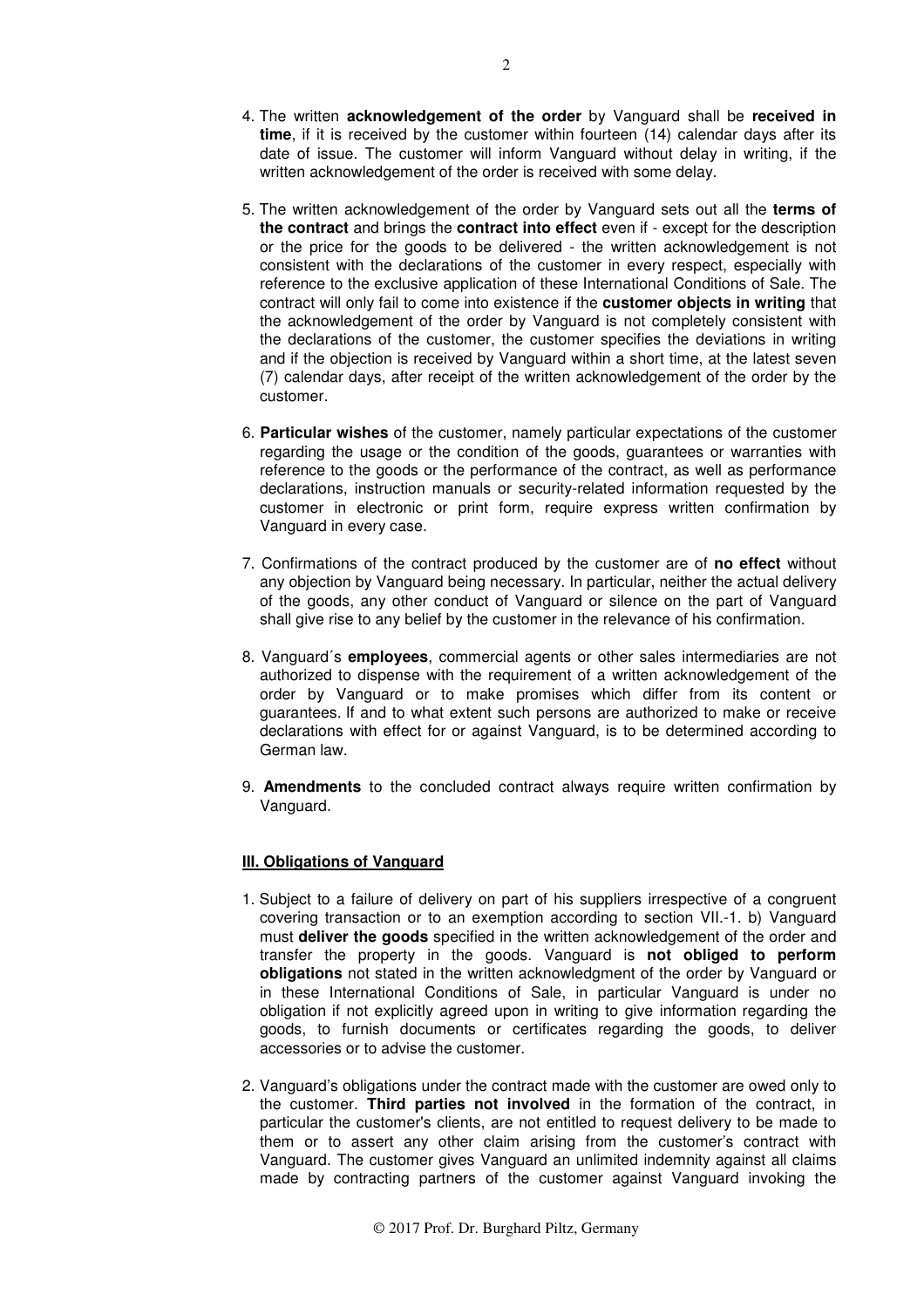contract made between Vanguard and the customer. The customer's entitlement to take delivery continues to exist even if he **assigns rights to third parties**.

- 3. Taking account of the **tolerances customary** in trade, Vanguard undertakes to deliver to the customer goods of the agreed kind and quantity which meet the common standards applicable in Germany and ensures that at the time of delivery the goods are free from rights or claims of private third parties which could prevent its use within the European Union. Vanguard is entitled to deliver quantities that are up to 10 per cent inferior or superior to those agreed upon and to make part deliveries. Vanguard is entitled to make **part deliveries** and to invoice them separately.
- 4. If further **specification** is required in relation to the goods to be delivered, Vanguard will carry this out having regard to his own interests and to the identifiable and legitimate interests of the customer. A request to the customer to specify the goods, or to participate in the specification, is not required. Vanguard does not undertake to inform the customer of the specification he has made or to give the customer the option of a differing specification.
- 5. Vanguard undertakes to place the goods packaged, marked and labelled according to German standard **at disposal for collection by the customer FCA (Incoterms 2010)** at the place of delivery indicated in the written acknowledgement of the order or - if a place of delivery is not indicated - at the premises in 12623 Berlin/Germany at the agreed time of delivery. Previous separation or marking of the goods or notification to the customer of the goods being placed at disposal is not required. Under no circumstances, not even when other clauses of the Incoterms are agreed, is Vanguard obliged to inform the customer of the delivery or a failure to take the goods by the person nominated according to section IV.-6., to examine the goods with respect to their conformity with the contract on the occasion of delivery, to check the operational safety of the means of transport and the transportation safe loading or to furnish proof of the delivery being effected. The agreement of other clauses of the Incoterms or of clauses such as "delivery free......." or similar ones merely involve a variation of the provisions as to the transportation and the transportation costs; besides that, the provisions laid down in these International Conditions of Sale remain applicable.
- 6. The **organization of the transport** and the insurance of the goods beyond the place of delivery decisive according to section III.-5. is none of Vanguard's obligations. If the customer does not give a counter instruction in writing in time, Vanguard is entitled - even without the customer asking for it or without such a commercial practice existing - to contract on terms usual in Germany in the customer's name and at the customer's expense for carriage of the goods at the customer's risk and for insurance of the transport to the destination indicated by the customer and - if such a destination is not indicated - to the place of business of the customer.
- 7. Compliance with agreed **delivery time periods** or **delivery dates** is subject to the customer's procuring any required documents, releases, permits, approvals, licences or any other authorizations or consents in sufficient time, opening letters of credit and/or making down-payments as agreed and performing all other obligations incumbent upon him properly and in good time and subject to no delay caused by pre-shipment inspections mandated by not German authorities. Moreover, agreed delivery time-periods begin on the date of the written acknowledgement of the order by Vanguard. After informing the customer, Vanguard is entitled to deliver earlier than at the agreed delivery time or to select the date of delivery within the agreed period for delivery.
- 8. Without prejudice to his continuing legal rights, Vanguard is entitled to fulfil his obligations **after the delivery time periods or delivery dates agreed upon**, if the customer is informed that Vanguard will exceed the delivery time limit and of the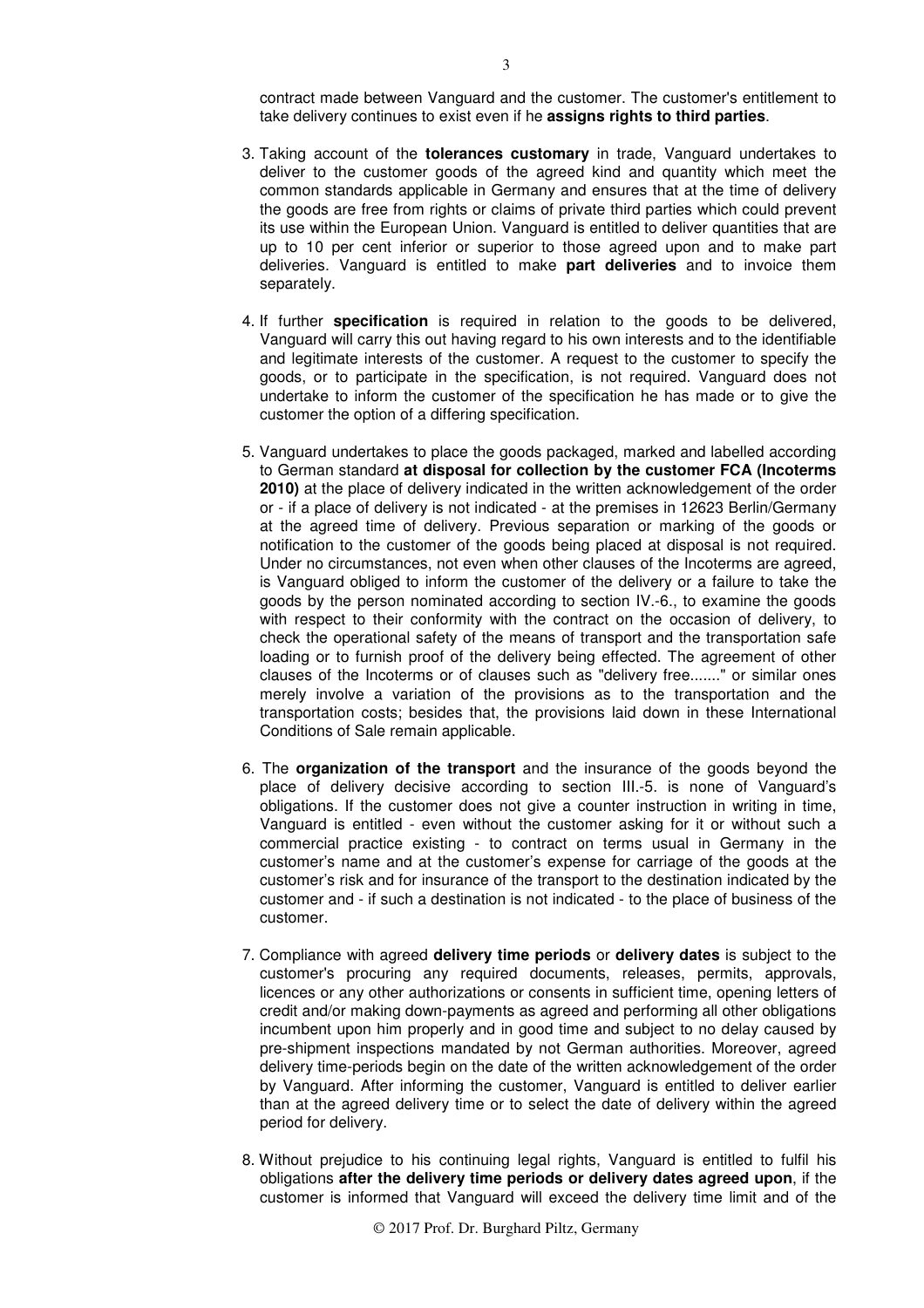time period for late performance. Subject to aforesaid conditions, Vanguard is entitled to make repeated attempts at late performance. The customer can object to late performance within reasonable time, if the late performance is unreasonable. An objection is only effective, if it is received by Vanguard before commencing late performance. Vanguard will reimburse necessary additional expenditure, proven and incurred by the customer as a result of exceeding the delivery time to the extent that Vanguard is liable for this under the provisions laid down in section VII.

- 9. **Risks as to price and performance** even in relation to goods which are not clearly identifiable to the contract and without it being necessary for Vanguard to give notice to the customer about the goods being placed at disposal, pass to the customer with delivery pursuant to section III.-5., albeit irrespective thereof with readiness for delivery by Vanguard according to the originally agreed delivery time periods or delivery dates, if these are postponed on customer's request, or as soon as the title to the goods has passed to the customer. The **loading of the goods** is part of the customer's obligations. The agreement of other clauses of the Incoterms or of clauses such as "delivery free......." or similar ones merely involve a variation of the provisions as to the transportation and the transportation costs; besides that, the provisions laid down in these International Conditions of Sale remain applicable.
- 10. Vanguard is neither obliged to clear the goods for export nor to take care of customs advance declarations. However, Vanguard will apply for necessary export licences and operate **customs formalities** necessary for the export if the customer has requested Vanguard to do so and has furnished Vanguard with the data essential for the export in a written notice attending to this purpose exclusively. If the goods are not cleared for export without any intentional or grossly negligent fault on the part of Vanguard, Vanguard is entitled to avoid the contract in whole or in part without compensation. The agreement of other clauses of the Incoterms or of clauses such as "delivery free......." or similar ones merely involve a variation of the provisions as to the transportation and the transportation costs; besides that, the provisions laid down in these International Conditions of Sale remain applicable.
- 11. Unless expressly agreed in written form something different, Vanguard is **not obliged** to obtain proves of delivery, **documents**, certificates licences or other authorizations necessary for the export, transit or import, or **security clearance**  required for the carriage or otherwise or to render assistance to the customer in obtaining them. The agreement of other clauses of the Incoterms or of clauses such as "delivery free......." or similar ones merely involve a variation of the provisions as to the transportation and the transportation costs; besides that, the provisions laid down in these International Conditions of Sale remain applicable.
- 12. Vanguard is in no case liable to perform duties associated with the making available of the goods on the market **outside Germany,** to bear levies, duties and charges accruing outside Germany, to comply with weight and measuring systems, packaging, labelling or marking requirements or registration or certification obligations applicable outside Germany or to comply with any other legal provisions applicable to the goods outside Germany. The customer will arrange for translations in any language other than German of instructions, safety information, performance declarations or other written materials about the goods required by law or called for otherwise at his risk and expense.
- 13. Without prejudice to his continuing legal rights and without a previous notice to the customer being necessary, Vanguard is entitled to **suspend the performance of his obligations** as long as, in the opinion of Vanguard, there are grounds for concern that the customer will wholly or partly fail to fulfil his obligations in accordance with the contract. In particular, the right to suspend arises if the customer insufficiently performs his obligations to enable payment to Vanguard or a third party or pays late or if the limit set by a credit insurer has been exceeded or will be exceeded with the forthcoming delivery. Instead of suspending performance Vanguard is entitled at his own discretion to make future deliveries, even if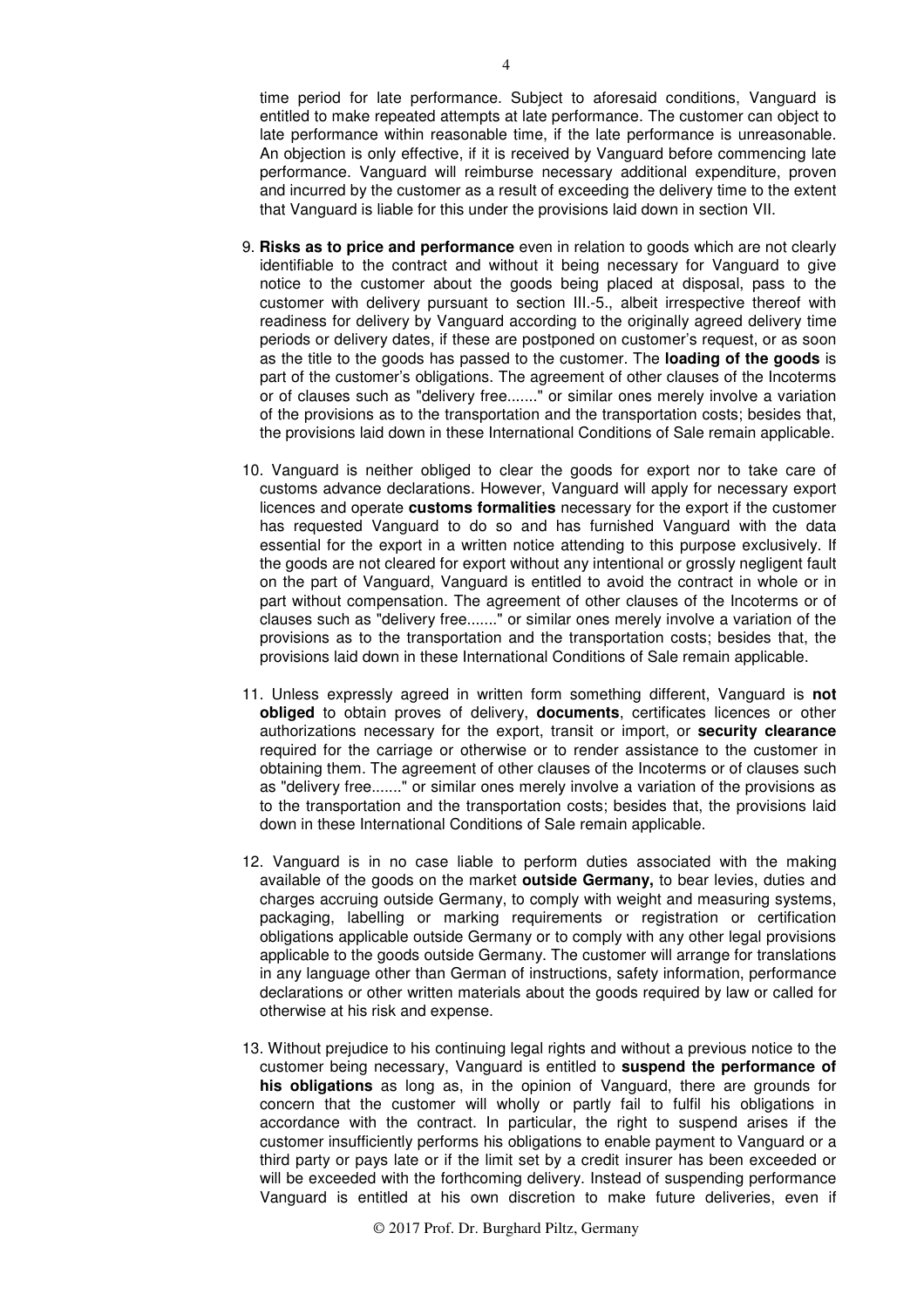confirmed, conditional on payment in advance or on opening of a letter of credit confirmed by one of the big German commercial banks. Vanguard is not required to continue with performance of his obligations, if an assurance given by the customer to avoid the suspension does not provide adequate security or could be challenged pursuant to an applicable law.

14. Except as provided in section III.-8., Vanguard is only obliged to inform the customer of **possible disruption in performance,** once the commencement of the disruption is definitely certain for Vanguard.

# **IV. Obligations of the Customer**

- 1. Irrespective of continuing obligations of the customer to guarantee or to enable payment, the customer undertakes to pay the **agreed price for the goods** in the currency specified in the written acknowledgement of the order **transferring it** without deduction and free of expenses and costs to one of the financial institutions designated by Vanguard**.** To the extent that a price for the goods has not been agreed, the price which is at the time of delivery Vanguard's usual selling price for the goods will apply. Vanguard's employees, commercial agents or other sales intermediaries are not authorized to accept payments.
- 2. The payment to be made by the customer is in any event **due for payment** at the time specified in the invoice. The due time for payment arises without any further pre-condition and, in particular, does not depend on whether the customer has already taken delivery of the goods or the documents or has had an opportunity to examine the goods. The **periods granted for payment** will cease to apply and outstanding accounts will be due for immediate payment, if insolvency proceedings relating to the assets of the customer are applied for, if the customer without providing a justifiable reason does not meet fundamental obligations due towards Vanguard or towards third parties, if the customer has provided inaccurate information regarding his creditworthiness or to the extent that the cover given by a credit insurer for the customer is reduced on grounds for which Vanguard is not responsible.
- 3. The customer warrants to have the goods transported abroad, not to transfer the right of disposal to third parties as long as the goods are in Germany, and to fulfil all legal requirements and documentations for the handling regarding **customs laws and value added tax** of the delivery or any service according to the applicable provision in Germany. To the extent that Vanguard has to pay German or foreign customs duties or German or foreign value added tax, the customer will indemnify Vanguard in all and every respect without prejudice to any continuing claim by Vanguard. The indemnity is granted by the customer waiving any further requirements or other defences, in particular waiving the defence of limitation or prescription and also includes the reimbursement of the expenses incurred by Vanguard.
- 4. Regardless of the currency and of the jurisdiction of any arbitral tribunal or court, Vanguard is entitled at his own discretion to **set off** incoming payments against claims existing against the customer by virtue of his own or assigned rights at the time of payment.
- 5. Any statutory rights of the customer to **set-off** against claims of Vanguard, to **withhold payment** or taking delivery of the goods, to **suspend** the performance of his obligations or to **raise defences or counterclaims** are excluded, except where the corresponding claim of the customer against Vanguard is in the same currency, is founded in the customer's own right and is either due and undisputed or has been finally adjudicated or where despite written warning by the customer Vanguard has committed a fundamental breach of his obligations due and arising out of the same contractual relationship, and has not offered any adequate assurance.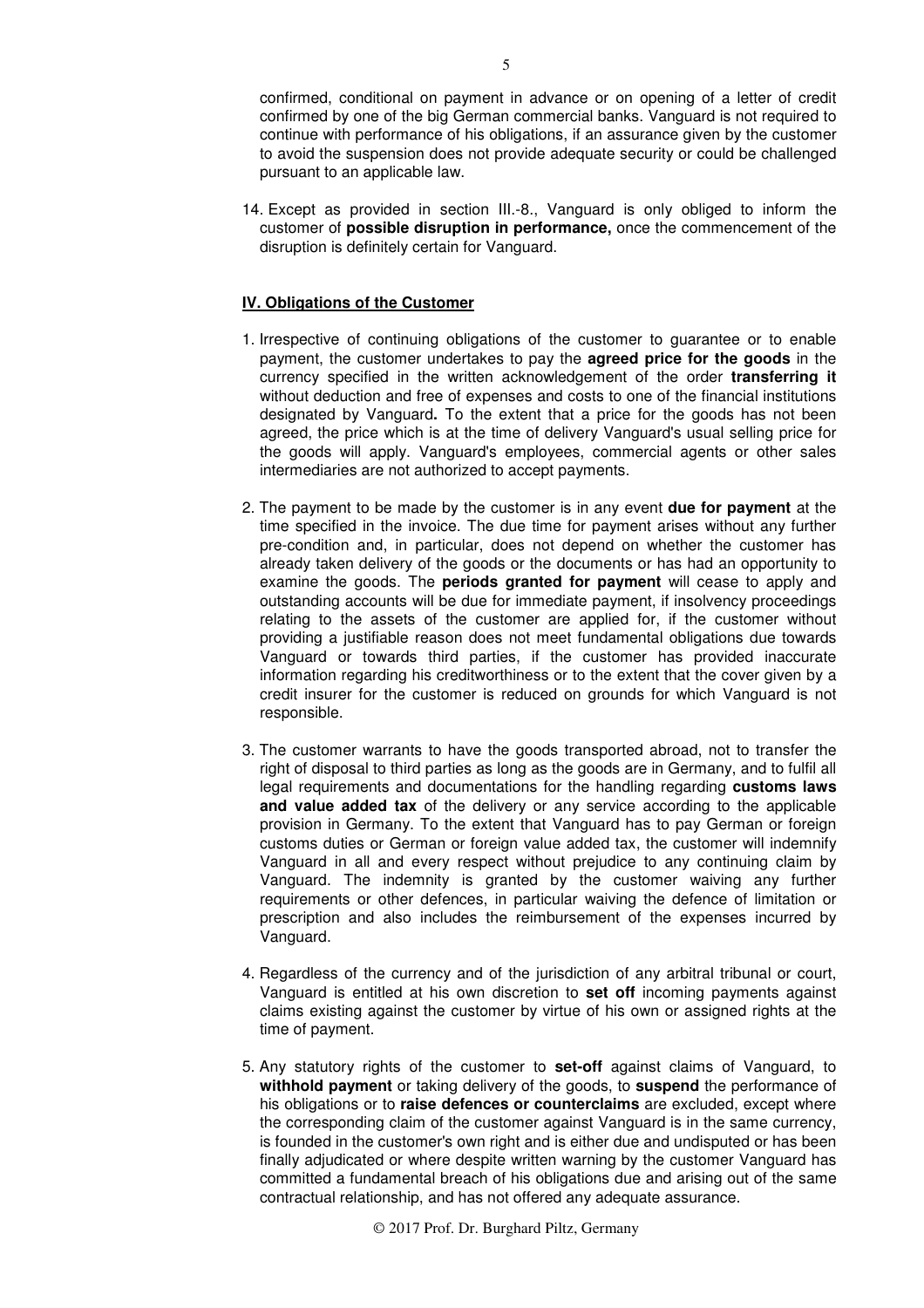- 6. The customer undertakes to furnish Vanguard with the data to apply for the **customs formalities** according to section III.-10. in reasonable time ahead and in writing, **to take delivery** of the goods either by himself or by a person nominated in writing by him to Vanguard at the delivery time without taking any additional period of time and at the place of delivery resulting from section III.-5. and shall fulfil all the duties imposed by the contract, by these International Conditions of Sale, by the rules of the ICC for the use of the agreed clause of the Incoterms® 2010 and by statutory provisions. The customer is only entitled to refuse to take delivery of the goods if he avoids the contract in accordance with the rules in section VI.-1.
- 7. The customer will not promise or perform any act with regard to the goods purchased from Vanguard, if such **act is forbidden** under the applicable provisions in particular of foreign trade law including the U.S. export control regulations. To the extent that the customer is unsure whether such prohibitions exist, the customer shall seek consultation with Vanguard in writing.
- 8. The customer will **monitor the goods** purchased from Vanguard **in the market** and will inform Vanguard without delay in writing of any concern that the goods might pose a risk for third parties. Moreover, the customer will, without any demand being necessary, inform Vanguard in writing if Vanguard has to observe any particular duties of reporting or registration or providing information or prior notification or other **requirements for access to market** or has to comply with **obligations to retain documents**, under the provisions in force in the customer's country or in the country where the goods are to be used.
- 9. Irrespective of any statutory provisions, the customer shall at his own cost take care of or in any other way ensure renewed utilization, material recycling or otherwise prescribed **waste-disposal** of the goods delivered by Vanguard to the customer and of the packaging material.
- 10. Customers whose place of business is not in the territory of the European Union or the European Economic Area are not permitted to sell the goods to clients with a place of business **outside the country / state of the customers' place of business**; moreover, such customers shall ensure that the goods do not reach or are used in territories outside the country / state of their place of business.
- 11. The customer is not entitled to imitate the goods or to apply to register or to assert claims in respect of trademarks or name rights or **industrial property rights** for the goods delivered by Vanguard. The customer shall further desist from any challenge to the trademarks or name rights, industrial property rights or the know-how of Vanguard.

### **V. Delivery of non-conforming Goods or Goods with Defective Title**

- 1. Without prejudice to any exclusion or reduction of liability of the seller provided by law, goods do **not conform with the contract** if the customer proves that, taking into account the terms in section III., at the time the risk passes the packaging, quantity, quality or the description of the goods is significantly different to the specifications laid down in the written acknowledgement of the order, or in the absence of agreed specifications, the goods are not fit for the purpose which is usual in Germany. Regardless of the stipulation established in sentence 1, the goods shall be deemed to conform with the contract to the extent that the legal regulations applicable at the place of business of the customer do not prevent the usual use of the goods.
- 2. To the extent that the written acknowledgement of the order by Vanguard does not contain an explicit statement to the contrary, Vanguard is in particular **not liable** for the goods being fit for a purpose which is not usual in Germany or for complying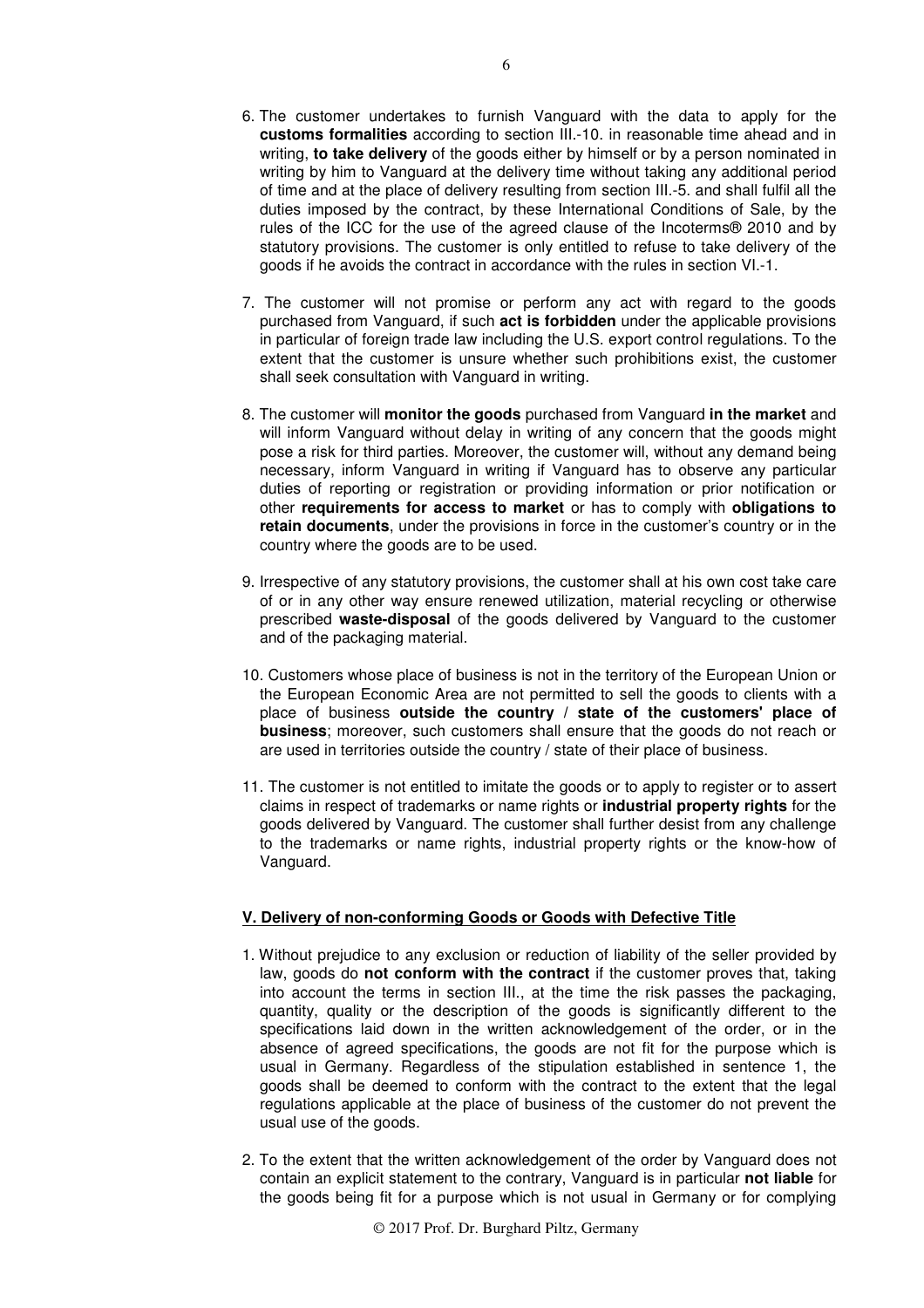with further reaching expectations of the customer or for possessing the qualities of a sample or a model or for their compliance with the legal regulations existing outside Germany, for instance in the customer's country. Vanguard shall also not be liable for any non-conformity with the contract that did not exist at the time the risk has passed. To the extent that the customer, either himself or through third parties, initiates the removal of non-conformities without the prior consent of Vanguard in writing, Vanguard will be released from his liability.

- 3. The customer is obliged vis-à-vis Vanguard to **examine or to have examined**  every single delivery comprehensively for any discoverable or typical lack of conformity with the contract and moreover as required by law.
- 4. Without prejudice to any exclusion or reduction of liability of the seller provided by law, goods have a **deficiency in title** if the customer proves that the goods are not free from enforceable rights or claims of private third parties at the time risk passes. Without prejudice to further legal requirements, third parties' rights or claims founded on industrial or other intellectual property constitute a deficiency in title only to the extent that the rights are registered, made public and in legal force in the European Union and prevent the usual use of the goods in the European Union. Regardless of the stipulation established in sentence 1, title to the goods shall be deemed not to be defective to the extent that the legal regulations applicable at the place of business of the customer do not prevent the usual use of the goods.
- 5. Without prejudice to the statutory obligations of the customer to give notice within reasonable time, the customer is obliged vis-à-vis Vanguard to give notice to Vanguard of any lack of conformity with the contract or any deficiency in title at the latest within one (1) year after taking delivery in accordance with section IV.6. Such **notice** has to be made in writing and directly to Vanguard and to be formulated in such a precise manner as to enable Vanguard to effect remedy measures without need for further inquiries from the customer and to secure claims against Vanguard's suppliers and moreover as required by law. Vanguard's employees, commercial agents or other sales intermediaries are not authorised to accept notices outside Vanguard's premises or to make any statements concerning lack of conformity with the contract or of title and its consequences.
- 6. Following **due notice** according to section V.-5., the customer can rely on the remedies provided by these International Conditions of Sale. The customer has no other rights or claims whatsoever and no claims of a non-contractual nature due to delivery of non-conforming goods or goods with defective title. In the event of **notice not having been properly given**, the customer may only rely on remedies if Vanguard has intentionally concealed the lack of conformity with the contract or the deficiency in title. Statements by Vanguard as to the lack of conformity with the contract or as to the deficiency in title are for the purpose of explaining the factual position only, but do not entail any waiver by Vanguard of the requirement of proper notice.
- 7. The customer is **not entitled to remedies** for delivery of non-conforming goods or goods with a deficiency in title, insofar as the customer is liable vis-à-vis third parties for conditions of the goods or their fitness for a use which are not subject of the agreement with Vanguard, or if the customer's claim is based on foreign law.
- 8. To the extent that the customer in accordance with the terms of these International Conditions of Sale is entitled to remedies because of delivery of non-conforming goods or goods with defective title, he is entitled to demand in accordance with the terms of the UN Sales Convention **delivery of substitute goods or repair** of Vanguard **or to reduce the price for the goods**. The delivery of substitute goods or repair does not lead to a recommencement of the limitation period. The reduction of the price for the goods is limited to the damages suffered by the customer. Further claims for performance are not available to the customer. Irrespective of the customer's remedies, Vanguard is always entitled in accordance with the provision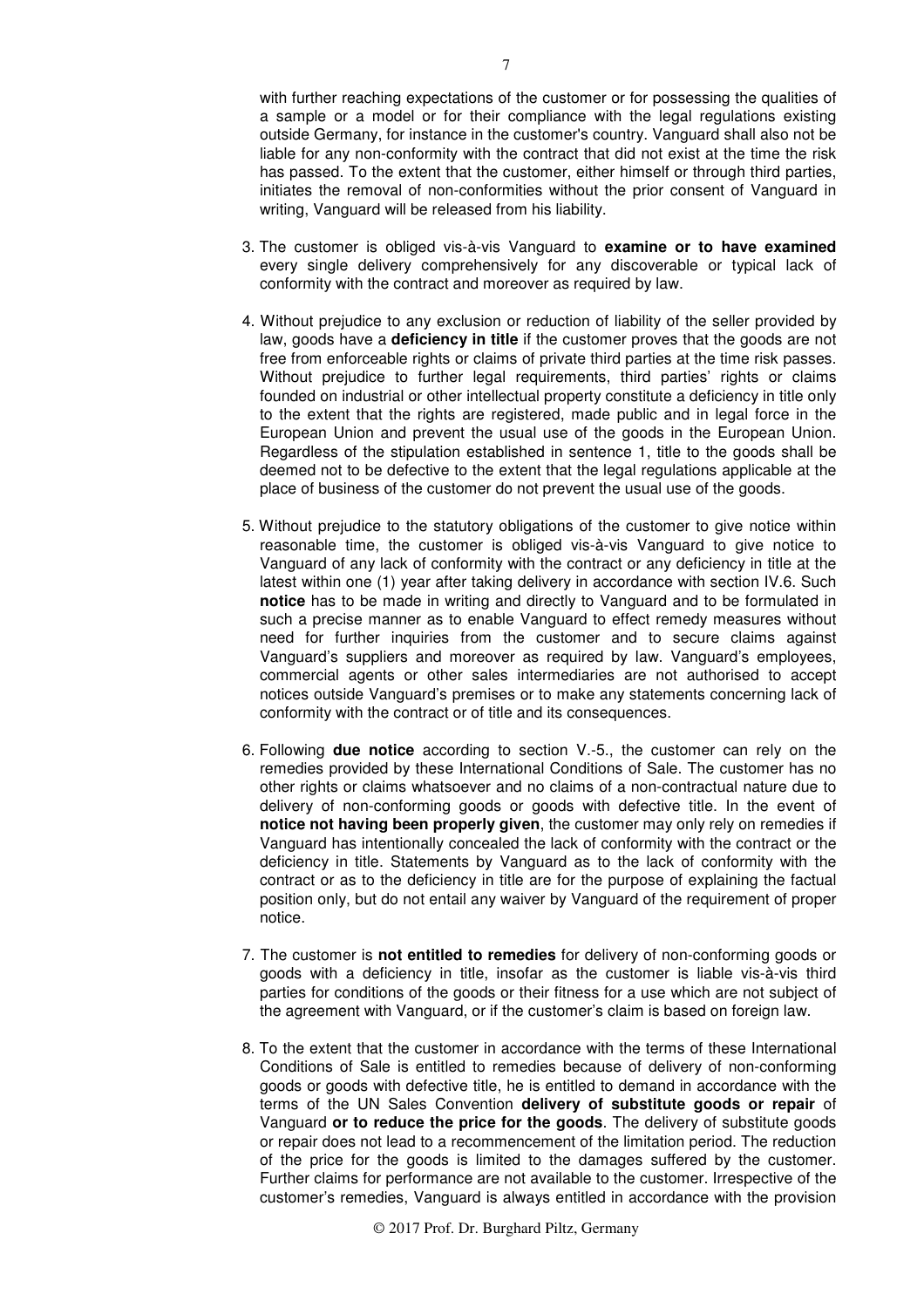in section III.-8. to repair goods which do not conform with the contract or to supply substitute goods or to avert the customer's remedies by giving him a credit note of an appropriate amount.

9. In case of **unjustified assertion of remedies** for delivery of non-conforming goods or goods with a deficiency in title, although the customer is or ought to have been aware that a non-conformity or a deficiency in title does not exist or that the cause for such non-conformity or deficiency in title claimed are not to be attributed to Vanguard, the customer is obliged to reimburse Vanguard for expenses incurred due to the unjustified assertion of claims.

### **VI. Avoidance of the Contract**

- 1. The **customer** is entitled to declare the contract avoided, if the respective applicable legal requirements are complied with, after he has threatened Vanguard in reasonable time after the facts justifying the avoidance of the contract had occurred with avoidance of the contract in writing and an additional period of time of reasonable length for performance fixed in writing has expired to no avail. If the customer claims delivery of substitute goods, repair or other performance, he is bound for a reasonable period of time to the chosen remedy, without being able to exercise the right of declaring the contract avoided. In any event, the customer must give notice of avoidance of the contract within reasonable time after the additional period of time has expired in writing and to Vanguard directly.
- 2. Without prejudice to his continuing legal rights, **Vanguard** is entitled to avoid the contract in whole or in part if the customer objects to the application of these International Conditions of Sale, if the implementation or performance of the contract is prohibited by the law in whole or in part, if on grounds for which Vanguard is not responsible the written acknowledgement of the order by Vanguard is received by the customer more than fourteen (14) calendar days after its date of issue, if insolvency proceedings relating to the assets of the customer are applied for, or if for other reasons Vanguard cannot be expected to fulfil his obligations by means which - taking into consideration his own interests and that of the customer as far as ascertainable and legitimate at the time of formation of the contract - are unreasonable, in particular in relation to the agreed counter-performance.
- 3. Without prejudice to his continuing legal rights, Vanguard is entitled to avoid the contract in whole or in part after **prior warning** if the customer does not place call off orders as agreed, if he does not furnish Vanguard with the data necessary to apply for customs formalities in due time, if without providing a justifiable reason he does not meet fundamental obligations due towards Vanguard or towards third parties, if he has provided inaccurate information regarding his creditworthiness or to the extent that the cover given by a credit insurer is reduced on grounds for which Vanguard is not responsible.

#### **VII. Damages**

1. Without waiving the legal requirements, **Vanguard** is only obliged to **pay damages** due to the breach of obligations resulting from the contract with the customer, the contractual negotiations carried on with the customer or the business relation with the customer in accordance with the following provisions. These provisions apply equally for all of Vanguard's obligations to **reimburse expenses**.

a) The customer is required in the first instance to **rely on other remedies** and can only claim damages in the event of a continuing deficiency. The customer cannot claim damages as an alternative to other remedies.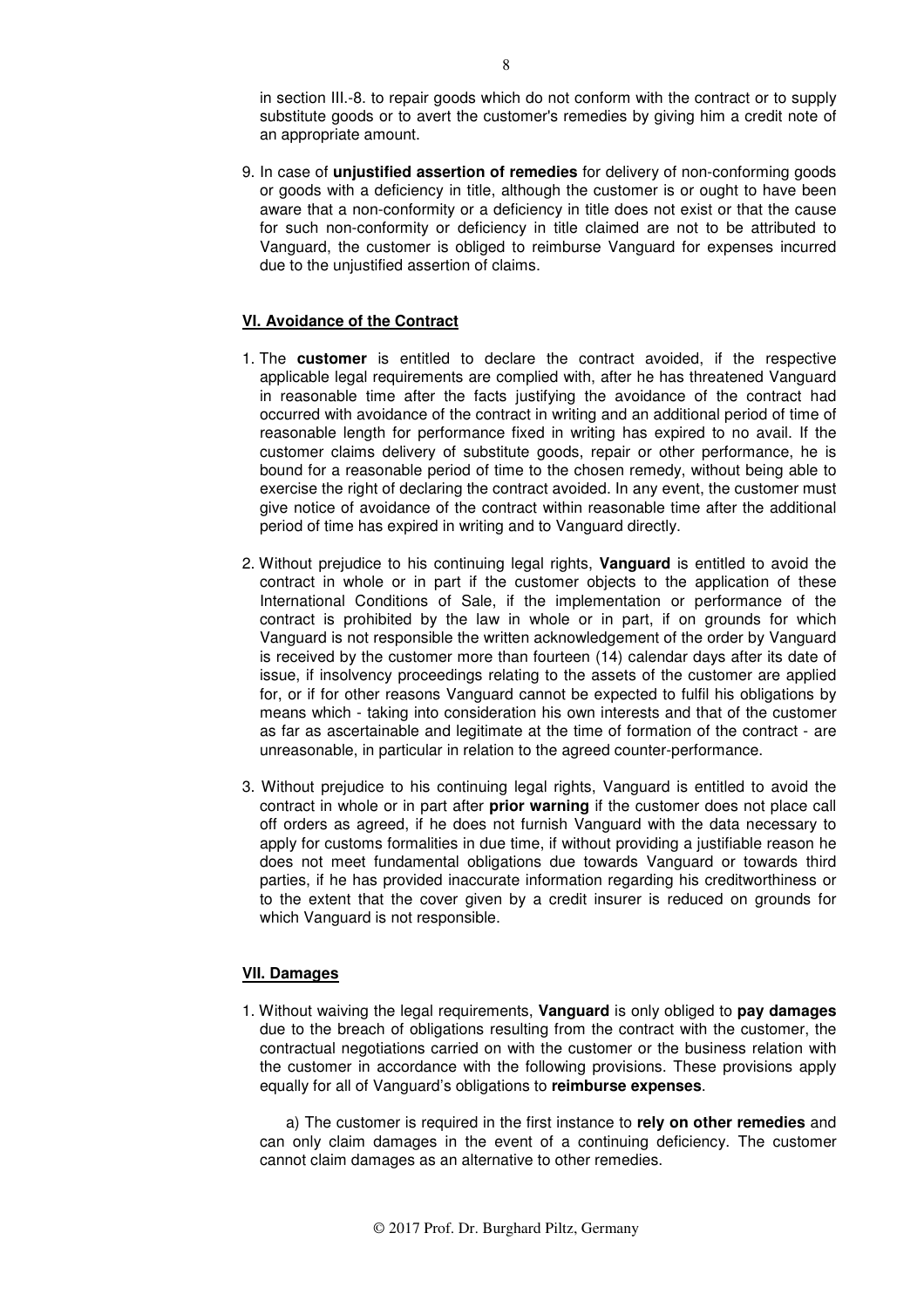b) **Vanguard is not liable** for the conduct of suppliers, subcontractors, carriers or freight-forwarders or for damages to which the customer has contributed. Vanguard is not liable for any loss which occurs as a consequence of the use of the goods beyond the applications released by Vanguard or under conditions of use other than those set by Vanguard. Vanguard is not liable if the contract cannot be performed as agreed at the time of its formation due to subsequent statutory or sovereign measures. Neither is Vanguard liable for impediments which occur, as a consequence of natural or political events, acts of state, industrial disputes, sabotage, accidents, terrorism, biological, physical or chemical processes or comparable circumstances and which cannot be controlled by Vanguard with reasonable means. Moreover, **Vanguard is only liable** to the extent that the customer proves that the executive bodies or members of staff of Vanguard have deliberately or negligently breached contractual obligations owed to the customer.

c) In the event of liability, Vanguard will compensate within the limits of lit. d) the **losses** of the customer to the extent that the customer proves that he has suffered an unavoidable loss caused by the breach of obligations owed to the customer by Vanguard and **foreseeable** to Vanguard, at the time of the formation of the contract in respect of the occurrence of the loss and its amount. Moreover, the customer is required to **mitigate his loss** as soon as a breach of contract is or ought to be known.

d) Vanguard is **not liable** for loss of profit or damage to reputation. Moreover, the **amount of damages** for late or non-existent delivery is limited to 0.5 per cent for each full week of delay, up to a maximum of 5 per cent, and in case of remedies because of delivery of non-conforming goods and/or goods with a deficiency in title is limited to an amount of 200 per cent of the value of the non-conforming part of the contract. However, this subparagraph does not apply to injury of life, body or health, to intentional concealment of the non-conformity or deficiency in title of the goods and to breaches of contractual obligations due to intentional harm or gross negligence.

e) For breach of contractual, pre-contractual or obligations resulting from the business relation owed to the customer, Vanguard is obliged to pay damages exclusively in accordance with the provisions of these International Conditions of Sale. Any recourse to **concurrent bases of claim**, in particular of a non-contractual nature, is excluded. Equally excluded is any recourse against Vanguard's company organs, employees, servants, members of staff, representatives and/or those employed by Vanguard in the performance of his obligations on grounds of breach of contractual obligations owed by Vanguard.

f) Insofar as the limitation period may not already have barred the claim, claims for damages brought by the customer are excluded after **six (6) months** beginning with the rejection of the claim for damages by Vanguard.

2. Irrespective of continuing statutory or contractual claims, the **customer** is obliged to pay **damages** to Vanguard as follows:

a) In the event of **delay in payment,** the customer will pay the costs of arbitral, judicial and extra-judicial means and proceedings, usual and accruing within the country and abroad, a lump sum of EUR 50,00 as well as (without evidence being necessary) interest at the rate applicable in 12623 Berlin/Germany for unsecured short-term loans in the agreed currency, at least however interest at 9 per-cent points over the base rate of the German Federal Bank (Deutsche Bundesbank).

b) In the case of a **late taking delivery** of the goods by the customer by more than two (2) weeks, Vanguard is entitled to claim damages without evidence being necessary of 5 per cent of the value of the goods to be delivered. In the case of a late taking delivery of the goods by the customer by more than six (6) weeks or an entire failure to take delivery as well as in the event of non-delivery due to a breach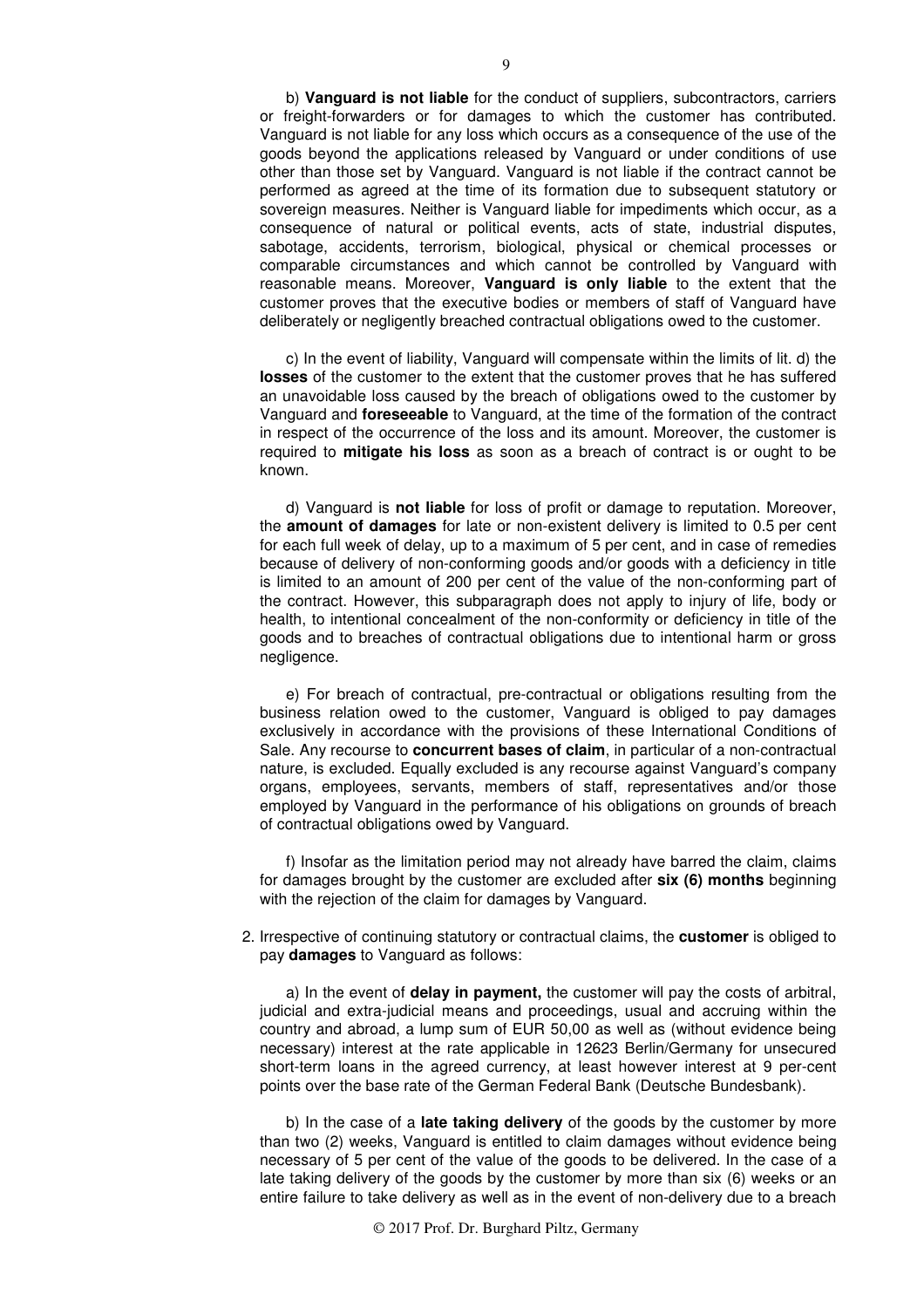of contract by the customer, Vanguard is entitled to claim damages without evidence being necessary of 20 per cent of the value of the goods to be delivered.

c) If the contract has been **avoided by the customer** without justification, Vanguard is entitled, insofar as he consents to the avoidance, to claim damages without evidence being necessary in the amount of 20 per cent of the value of the goods to be delivered.

3. Within the bounds of what is legally possible as well as within what is usual in the trade, the **customer** is in his commercial relationships with his clients obliged to **limit his liability** both in principle and in amount.

#### **VIII. Other Provisions**

- 1. **Title of the goods** that have been delivered **remains with Vanguard** until settlement of all claims existing against the customer. The allocation of risk as to price and performance in section III.-9. is not affected by the reservation of title.
- 2. Irrespective of continuing statutory or contractual claims, the customer will indemnify Vanguard without limit against all claims of third parties which are brought against Vanguard on the grounds of **product liability** or similar provisions, to the extent that the liability is based on circumstances which - such as, for example, the presentation of the product - were caused by the customer or other third parties without express written consent of Vanguard. In particular, the indemnity also includes the reimbursement for expenses incurred by Vanguard and is granted by the customer waiving further conditions or other objections, in particular without requiring compliance with control and recall obligations, and waiving any defence of limitation.
- 3. In relation to pictures, drawings, calculations and other **documents** and computersoftware, which have been made available by Vanguard in a material or electronic form, the latter reserves all proprietary rights, copyrights, other industrial property rights as well as know-how rights.
- 4. Subject to written objection by the customer, **personal data**, which Vanguard receives from the customer in the execution of activities covered by these International Conditions of Sale, are processed by Vanguard and also by service providers located in Germany or abroad.
- 5. The transmission of **electronic documents (EDI)** requires special agreements.
- 6. All communications, declarations, notices etc. are to be drawn up exclusively in **German or English**. Communications by means of fax or e-mail fulfil the requirement of being **in writing**.

### **IX. General Basis of Contracts**

1. The **place of delivery** results from section III.-5. of these International Conditions of Sale and applies likewise to the delivery of substitute goods or the repair of delivered goods. The **place of payment and performance** for all remaining obligations arising from the legal relationship between Vanguard and the customer is 12623 Berlin/Germany. These provisions also apply if Vanguard assumes the costs of money remittance, renders performance for the customer somewhere else or payment is to be made in exchange of documents or goods or in the case of restitution of performances already rendered. Vanguard is also entitled to require payment at the place of business of the customer. The agreement of other clauses of the Incoterms or of clauses such as "delivery free......." or similar ones merely involve a variation of the provisions as to the transportation and the transportation